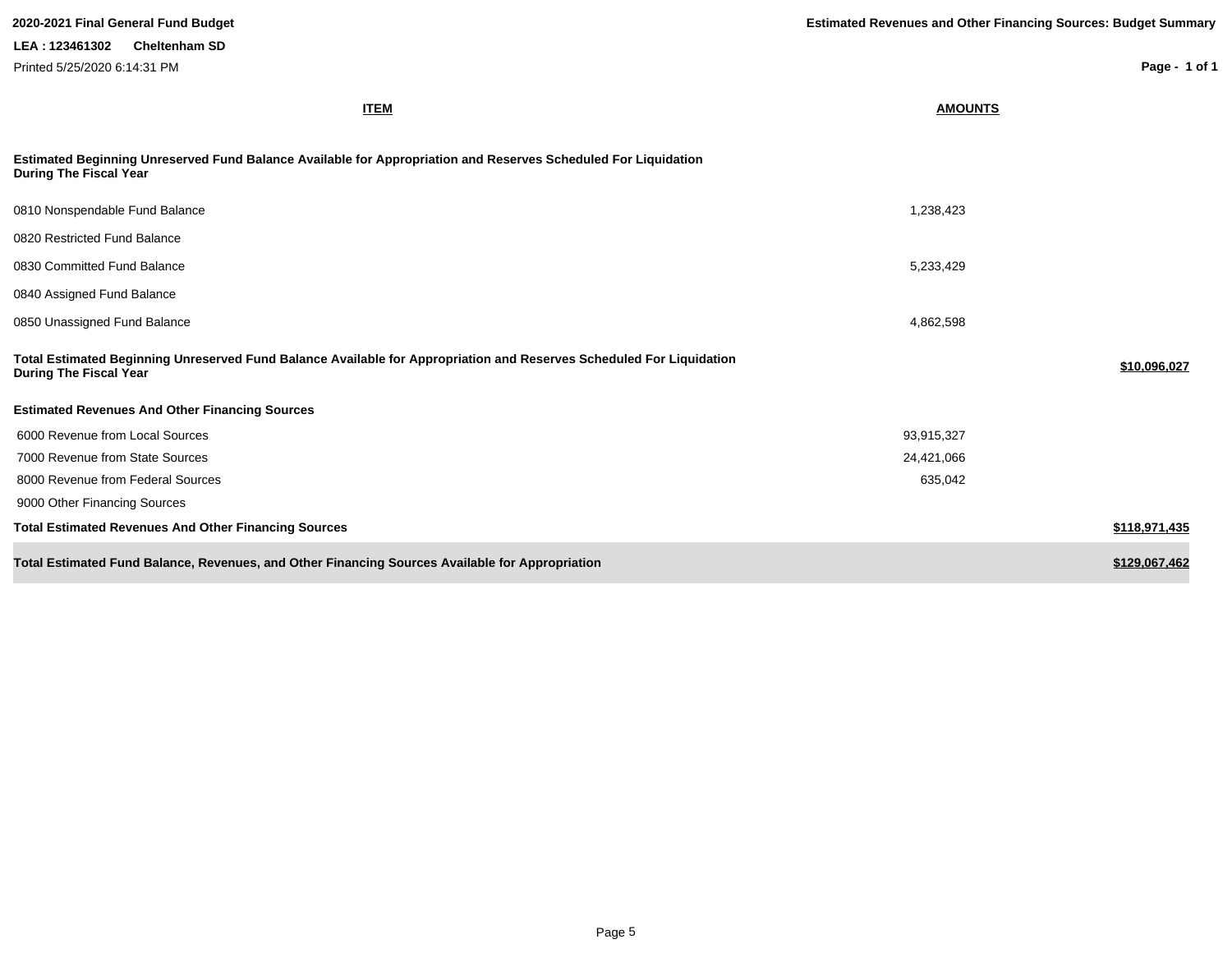**Page - 1 of 1**

|  | 11 |  |  | ır<br>∖mΩ |
|--|----|--|--|-----------|
|--|----|--|--|-----------|

| 6111 Current Real Estate Taxes                                                  | 85,260,828   |
|---------------------------------------------------------------------------------|--------------|
| 6113 Public Utility Realty Taxes                                                | 80,500       |
| 6140 Current Act 511 Taxes - Flat Rate Assessments                              | 30,000       |
| 6150 Current Act 511 Taxes - Proportional Assessments                           | 4,268,650    |
| 6400 Delinguencies on Taxes Levied / Assessed by the LEA                        | 2,000,000    |
| 6500 Earnings on Investments                                                    | 50,000       |
| 6700 Revenues from LEA Activities                                               | 80,349       |
| 6800 Revenues from Intermediary Sources / Pass-Through Funds                    | 870,000      |
| 6910 Rentals                                                                    | 50,000       |
| 6940 Tuition from Patrons                                                       | 15,000       |
| 6980 Revenue from Community Services Activities                                 | 1,200,000    |
| 6990 Refunds and Other Miscellaneous Revenue                                    | 10,000       |
| <b>REVENUE FROM LOCAL SOURCES</b>                                               | \$93,915,327 |
| <b>REVENUE FROM STATE SOURCES</b>                                               |              |
| 7111 Basic Education Funding-Formula                                            | 4,847,448    |
| 7160 Tuition for Orphans Subsidy                                                | 200,000      |
| 7271 Special Education funds for School-Aged Pupils                             | 2,420,000    |
| 7311 Pupil Transportation Subsidy                                               | 800,000      |
| 7312 Nonpublic and Charter School Pupil Transportation Subsidy                  | 200,000      |
| 7320 Rental and Sinking Fund Payments / Building Reimbursement Subsidy          | 500,000      |
| 7330 Health Services (Medical, Dental, Nurse, Act 25)                           | 105,000      |
| 7340 State Property Tax Reduction Allocation                                    | 3,509,421    |
| 7505 Ready to Learn Block Grant                                                 | 340,388      |
| 7599 Other State Revenue Not Listed Elsewhere in the 7000 Series                | 389,000      |
| 7810 State Share of Social Security and Medicare Taxes                          | 2,170,436    |
| 7820 State Share of Retirement Contributions                                    | 8,939,373    |
| <b>REVENUE FROM STATE SOURCES</b>                                               | \$24,421,066 |
| <b>REVENUE FROM FEDERAL SOURCES</b>                                             |              |
| 8514 NCLB, Title I - Improving the Academic Achievement of the<br>Disadvantaged | 486,017      |
| 8515 NCLB, Title II - Preparing, Training and Recruiting High Quality           | 114,879      |
| <b>Teachers and Principals</b><br>8517 NCLB, Title IV - 21St Century Schools    | 34,146       |
| <b>REVENUE FROM FEDERAL SOURCES</b>                                             | \$635,042    |
| TOTAL ESTIMATED REVENUES AND OTHER SOURCES                                      | 118,971,435  |
|                                                                                 |              |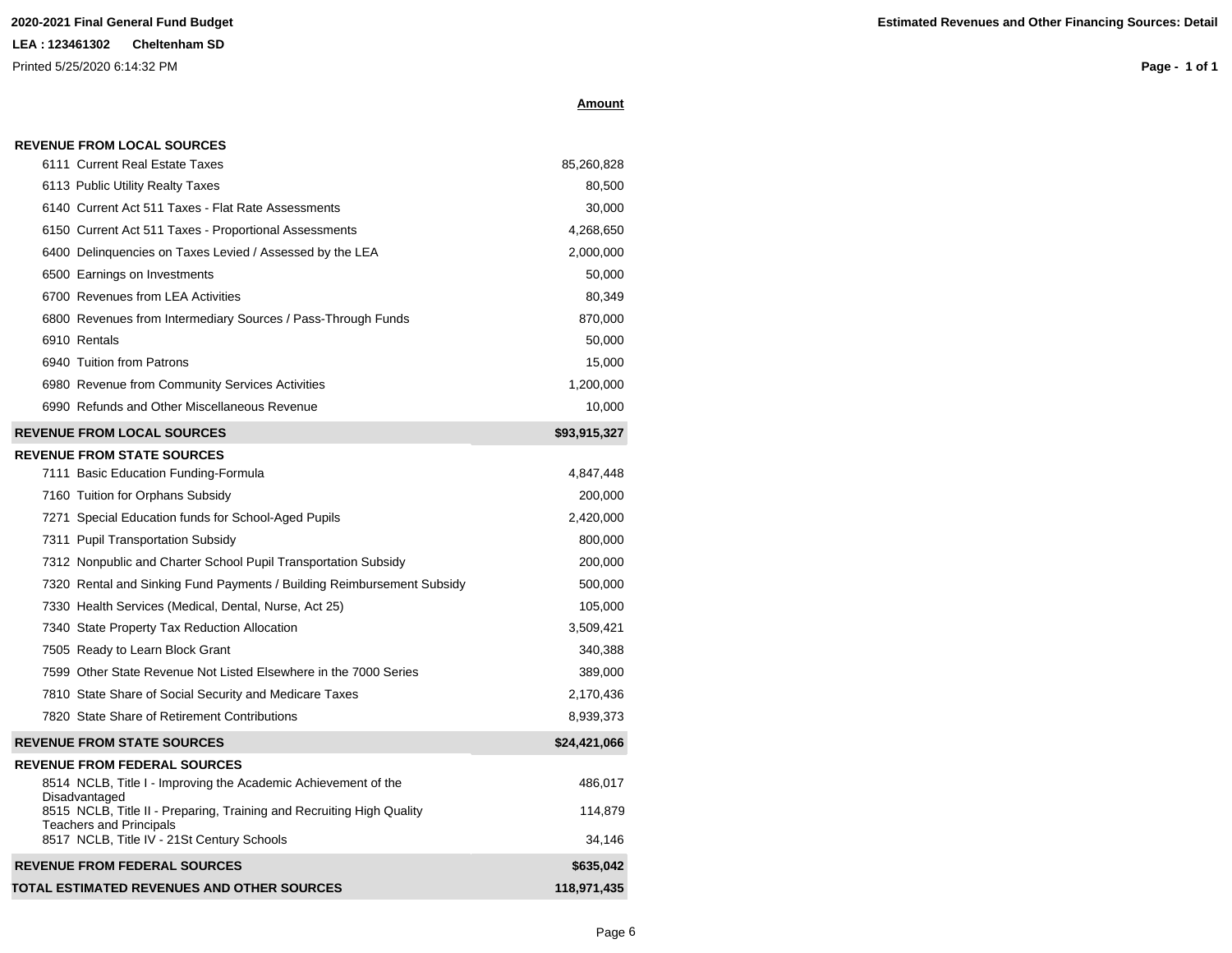**AUN: 123461302 Cheltenham SD** Printed 5/25/2020 6:14:33 PM

**Page - 1 of 3**

|    | Act 1 Index (current): 2.6%                           |                   |                 |
|----|-------------------------------------------------------|-------------------|-----------------|
|    | <b>Calculation Method:</b>                            | Rate              |                 |
|    | Approx. Tax Revenue from RE Taxes:                    | \$85,260,828      |                 |
|    | <b>Amount of Tax Relief for Homestead Exclusions</b>  | \$3,509,421       |                 |
|    | <b>Total Approx. Tax Revenue:</b>                     | \$88,770,249      |                 |
|    | Approx. Tax Levy for Tax Rate Calculation:            | \$92,378,327      |                 |
|    |                                                       | <b>Montgomery</b> | <b>Total</b>    |
|    | 2019-20 Data                                          |                   |                 |
|    | a. Assessed Value                                     | \$1,873,938,140   | \$1,873,938,140 |
|    | b. Real Estate Mills                                  | 48.2773           |                 |
| L. | 2020-21 Data                                          |                   |                 |
|    | c. 2018 STEB Market Value                             | \$2,865,683,357   | \$2,865,683,357 |
|    | d. Assessed Value                                     | \$1,865,004,330   | \$1,865,004,330 |
|    | e. Assessed Value of New Constr/ Renov                | \$0               | \$0             |
|    | 2019-20 Calculations                                  |                   |                 |
|    | f. 2019-20 Tax Levy                                   | \$90,468,674      | \$90,468,674    |
|    | $(a * b)$                                             |                   |                 |
|    | 2020-21 Calculations                                  |                   |                 |
| Ш. | g. Percent of Total Market Value                      | 100.00000%        | 100.00000%      |
|    | h. Rebalanced 2019-20 Tax Levy                        | \$90,468,674      | \$90,468,674    |
|    | (f Total $*$ g)                                       |                   |                 |
|    | i. Base Mills Subject to Index                        | 48.2773           |                 |
|    | $(h / a * 1000)$ if no reassessment                   |                   |                 |
|    | $(h / (d-e) * 1000)$ if reassessment                  |                   |                 |
|    | <b>Calculation of Tax Rates and Levies Generated</b>  |                   |                 |
|    | j. Weighted Avg. Collection Percentage                | 95.94000%         | 95.94000%       |
|    | k. Tax Levy Needed                                    | \$92,378,327      | \$92,378,327    |
|    | (Approx. Tax Levy * g)                                |                   |                 |
|    | I. 2020-21 Real Estate Tax Rate                       | 49.5325           |                 |
| Ш. | $(k/d * 1000)$                                        |                   |                 |
|    | m. Tax Levy Generated by Mills                        | \$92,378,327      | \$92,378,327    |
|    | $(1/1000 * d)$                                        |                   |                 |
|    | n. Tax Levy minus Tax Relief for Homestead Exclusions |                   | \$88,868,906    |
|    | (m - Amount of Tax Relief for Homestead Exclusions)   |                   |                 |
|    | o. Net Tax Revenue Generated By Mills                 |                   | \$85,260,828    |
|    | (n * Est. Pct. Collection)                            |                   |                 |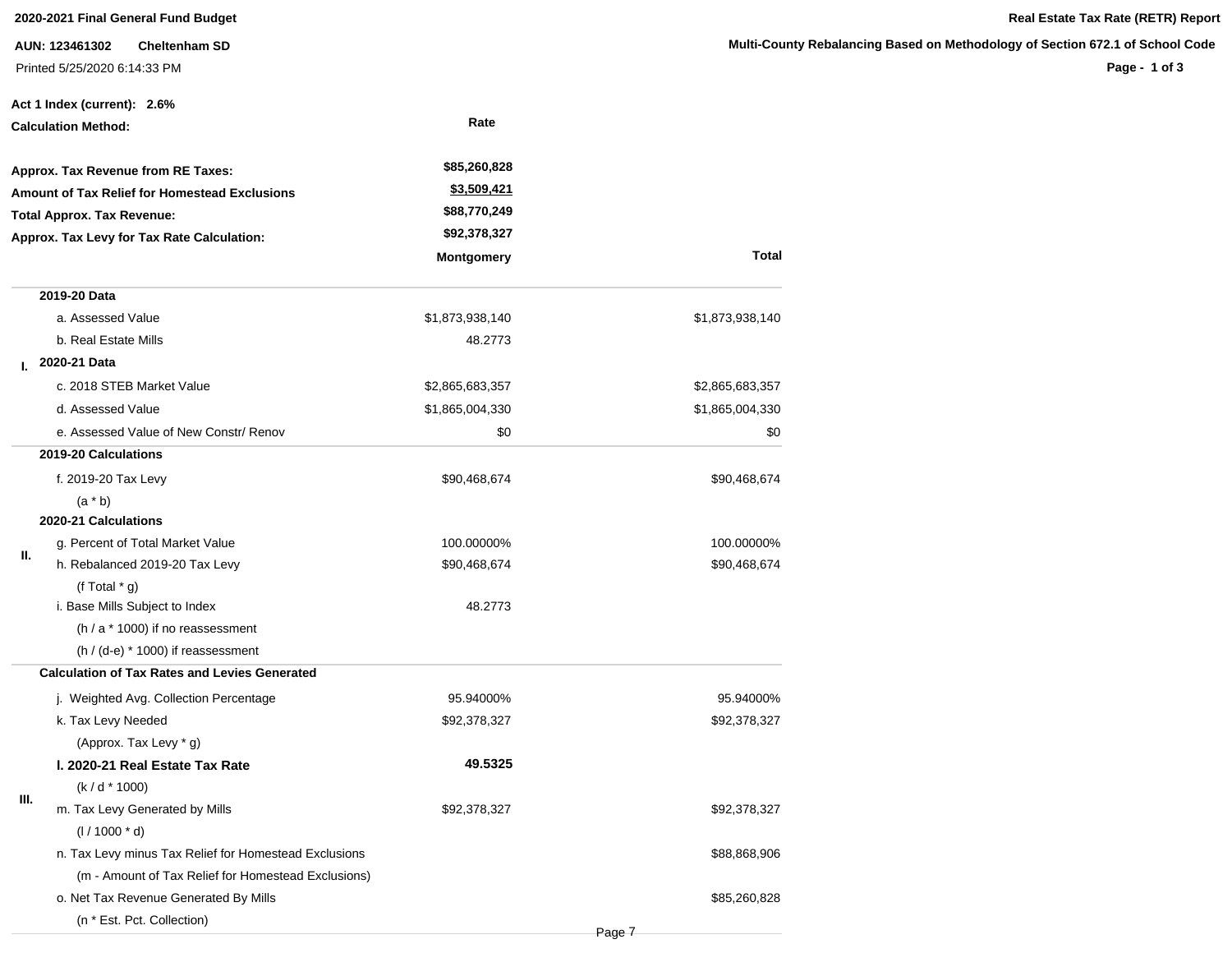|     | 2020-2021 Final General Fund Budget                                    |                   |                       |
|-----|------------------------------------------------------------------------|-------------------|-----------------------|
|     | AUN: 123461302<br><b>Cheltenham SD</b><br>Printed 5/25/2020 6:14:33 PM |                   | <b>Multi-County F</b> |
|     | Act 1 Index (current): 2.6%                                            |                   |                       |
|     | <b>Calculation Method:</b>                                             | Rate              |                       |
|     | Approx. Tax Revenue from RE Taxes:                                     | \$85,260,828      |                       |
|     | Amount of Tax Relief for Homestead Exclusions                          | \$3,509,421       |                       |
|     | <b>Total Approx. Tax Revenue:</b>                                      | \$88,770,249      |                       |
|     | Approx. Tax Levy for Tax Rate Calculation:                             | \$92,378,327      |                       |
|     |                                                                        | <b>Montgomery</b> | <b>Total</b>          |
|     | <b>Index Maximums</b>                                                  |                   |                       |
|     | p. Maximum Mills Based On Index                                        | 49.5325           |                       |
|     | $(i * (1 + Index))$                                                    |                   |                       |
|     | q. Mills In Excess of Index                                            | 0.0000            |                       |
|     | $(if (l > p), (l - p))$                                                |                   |                       |
|     | r. Maximum Tax Levy Based On Index                                     | \$92,378,327      | \$92,378,327          |
| IV. | $(p / 1000 * d)$                                                       |                   |                       |
|     | s. Millage Rate within Index?                                          | Yes               |                       |
|     | $($ lf $I > p$ Then No)                                                |                   |                       |
|     | t. Tax Levy In Excess of Index                                         | \$0               | \$0                   |
|     | $(if (m > r), (m - r))$                                                |                   |                       |
|     | u. Tax Revenue In Excess of Index                                      | \$0               | \$0                   |
|     | (t * Est. Pct. Collection)                                             |                   |                       |

|    | Information Related to Property Tax Relief    |            |           |
|----|-----------------------------------------------|------------|-----------|
|    | Assessed Value Exclusion per Homestead        | \$8.995.71 |           |
| ۷. | Number of Homestead/Farmstead Properties      | 7876       | 7876      |
|    | Median Assessed Value of Homestead Properties |            | \$143,000 |

**Page - 2 of 3**

**Real Estate Tax Rate (RETR) Report**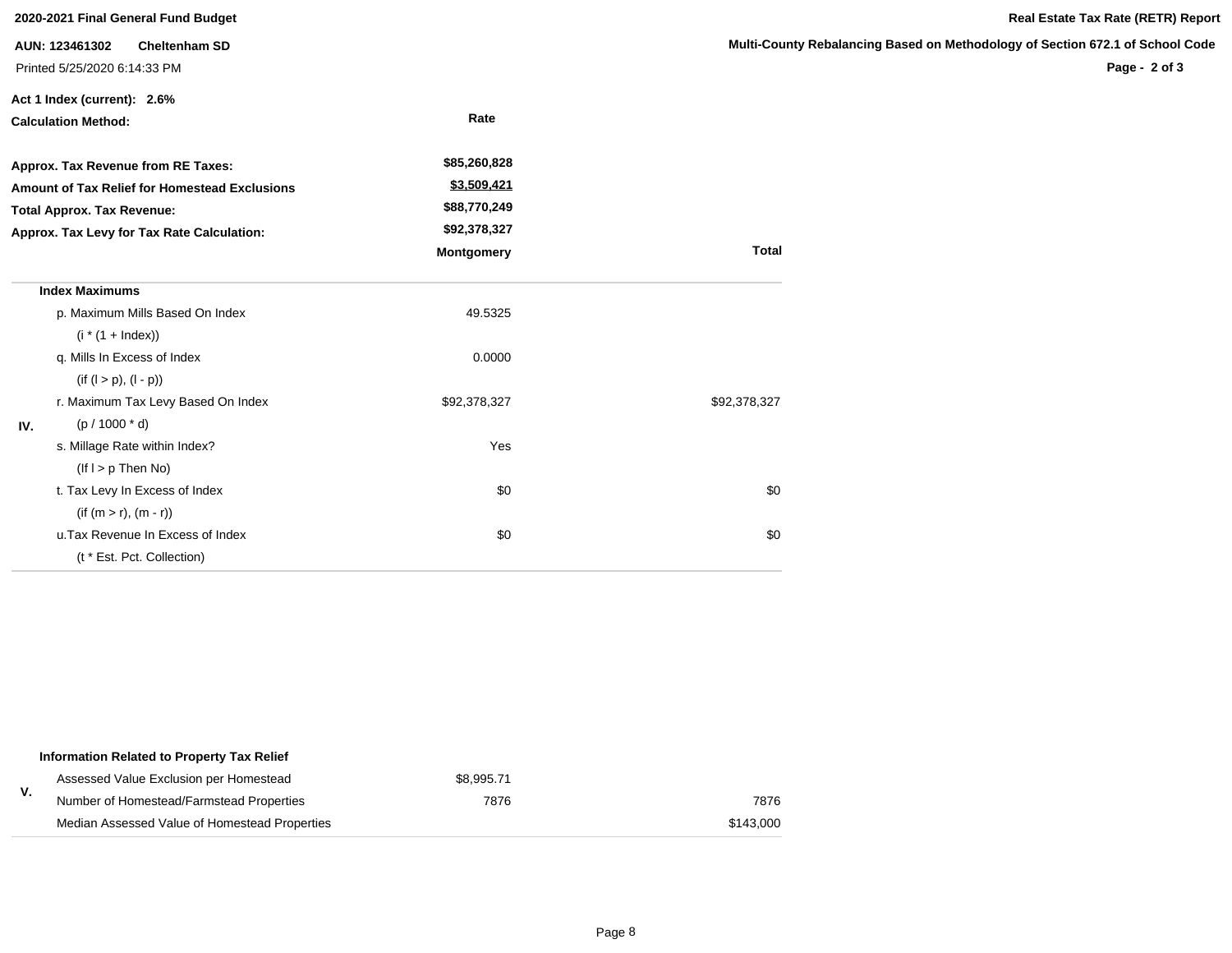| 2020-2021 Final General Fund Budget                                               |                   |             | <b>Real Estate Tax Rate (RETR) Report</b> |     |                                                                               |
|-----------------------------------------------------------------------------------|-------------------|-------------|-------------------------------------------|-----|-------------------------------------------------------------------------------|
| <b>Cheltenham SD</b><br>AUN: 123461302                                            |                   |             |                                           |     | Multi-County Rebalancing Based on Methodology of Section 672.1 of School Code |
| Printed 5/25/2020 6:14:33 PM                                                      |                   |             |                                           |     | Page - $3$ of $3$                                                             |
| Act 1 Index (current): 2.6%                                                       |                   |             |                                           |     |                                                                               |
| <b>Calculation Method:</b>                                                        | Rate              |             |                                           |     |                                                                               |
| Approx. Tax Revenue from RE Taxes:                                                | \$85,260,828      |             |                                           |     |                                                                               |
| <b>Amount of Tax Relief for Homestead Exclusions</b>                              | \$3,509,421       |             |                                           |     |                                                                               |
| <b>Total Approx. Tax Revenue:</b>                                                 | \$88,770,249      |             |                                           |     |                                                                               |
| Approx. Tax Levy for Tax Rate Calculation:                                        | \$92,378,327      |             |                                           |     |                                                                               |
|                                                                                   | <b>Montgomery</b> |             | <b>Total</b>                              |     |                                                                               |
|                                                                                   |                   | \$3,509,421 |                                           | \$0 | \$3,509,421                                                                   |
| State Property Tax Reduction Allocation used for: Homestead Exclusions            |                   |             | Lowering RE Tax Rate                      |     |                                                                               |
| Prior Year State Property Tax Reduction Allocation used for: Homestead Exclusions |                   | \$0         |                                           |     | \$0                                                                           |
| <b>Amount of Tax Relief from State/Local Sources</b>                              |                   |             |                                           |     | \$3,509,421                                                                   |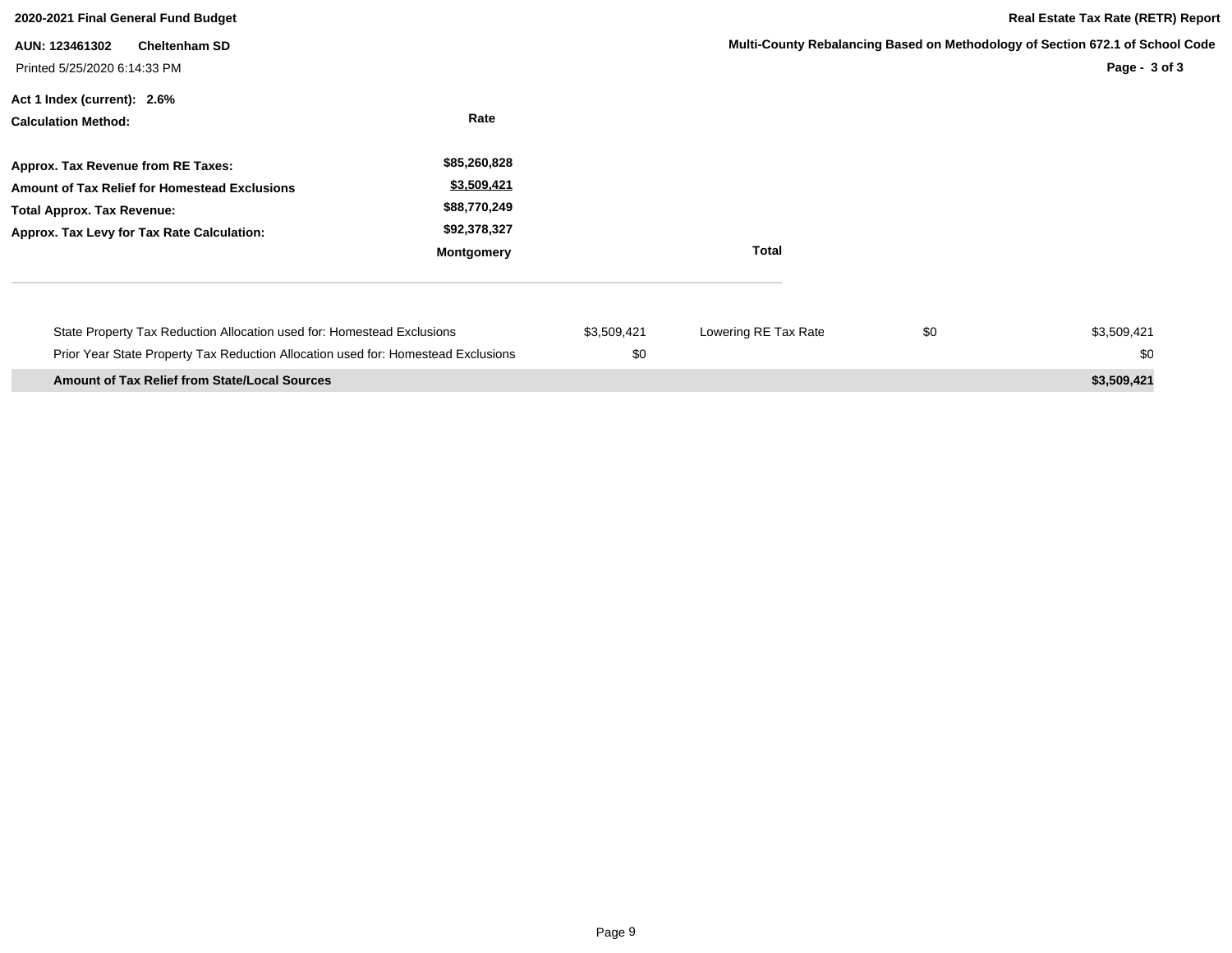# **LEA : 123461302 Cheltenham SD** Printed 5/25/2020 6:14:34 PM

# **2020-2021 Final General Fund Budget Local Education Agency Tax Data Page - 1 of 1 REAL ESTATE, PER CAPITA (SEC. 679), EIT/PIT (ACT 1), LOCAL ENABLING (ACT 511)**

# **CODE**

|            | 6111 Current Real Estate Taxes                                                              |                                    | Amount of Tax Relief for           | <b>Tax Levy Minus Homestead</b> |                          | Net Tax Revenue              |
|------------|---------------------------------------------------------------------------------------------|------------------------------------|------------------------------------|---------------------------------|--------------------------|------------------------------|
|            | County Name Taxable Assessed Value Real Estate Mills                                        | <b>Tax Levy Generated by Mills</b> | <b>Homestead Exclusions</b>        | Exclusions                      | <b>Percent Collected</b> | <b>Generated By Mills</b>    |
| Montgomery | 49.5325<br>1,865,004,330                                                                    | 92,378,327                         |                                    |                                 |                          | 95.94000%                    |
| Totals:    | 1,865,004,330                                                                               | 92,378,327 -                       |                                    | $3,509,421 =$                   | 88,868,906 X             | $95.94000\% =$<br>85,260,828 |
|            |                                                                                             |                                    |                                    |                                 |                          | <b>Estimated Revenue</b>     |
| 6120       | Current Per Capita Taxes, Section 679                                                       |                                    | Rate                               |                                 |                          |                              |
| 6140       | Current Act 511 Taxes - Flat Rate Assessments                                               |                                    | \$0.00                             |                                 |                          | 0                            |
| 6141       | Current Act 511 Per Capita Taxes                                                            |                                    | Rate                               | Add'l Rate (if appl.)           | Tax Levy                 | <b>Estimated Revenue</b>     |
| 6142       |                                                                                             |                                    | \$0.00                             | \$0.00                          | 0                        | $\Omega$                     |
| 6143       | Current Act 511 Occupation Taxes - Flat Rate<br><b>Current Act 511 Local Services Taxes</b> |                                    | \$0.00                             | \$0.00                          | $\Omega$                 | $\Omega$                     |
|            |                                                                                             |                                    | \$5.00                             | \$0.00                          | 30,000                   | 30,000                       |
| 6144       | <b>Current Act 511 Trailer Taxes</b>                                                        |                                    | \$0.00                             | \$0.00                          | $\Omega$                 | 0                            |
| 6145       | Current Act 511 Business Privilege Taxes - Flat Rate                                        |                                    | \$0.00                             | \$0.00                          | 0                        | 0                            |
| 6146       | Current Act 511 Mechanical Device Taxes - Flat Rate                                         |                                    | \$0.00                             | \$0.00                          | 0                        | $\Omega$                     |
| 6149       | Current Act 511 Taxes, Other Flat Rate Assessments                                          |                                    | \$0.00                             | \$0.00                          | 0                        | $\Omega$                     |
|            | Total Current Act 511 Taxes - Flat Rate Assessments                                         |                                    |                                    |                                 | 30,000                   | 30,000                       |
| 6150       | Current Act 511 Taxes - Proportional Assessments                                            |                                    | Rate                               | Add'l Rate (if appl.)           | Tax Levy                 | <b>Estimated Revenue</b>     |
| 6151       | Current Act 511 Earned Income Taxes                                                         |                                    | 0.500%                             | 0.000%                          | 3,563,650                | 3,563,650                    |
| 6152       | <b>Current Act 511 Occupation Taxes</b>                                                     |                                    | 0.000                              | 0.000                           | $\mathbf 0$              | $\mathbf 0$                  |
| 6153       | <b>Current Act 511 Real Estate Transfer Taxes</b>                                           |                                    | 0.500%                             | 0.000%                          | 425,000                  | 425,000                      |
| 6154       | <b>Current Act 511 Amusement Taxes</b>                                                      |                                    | 0.000%                             | 0.000%                          | $\Omega$                 | 0                            |
| 6155       | Current Act 511 Business Privilege Taxes                                                    |                                    | 0.000                              | 0.000                           | $\Omega$                 | 0                            |
| 6156       | Current Act 511 Mechanical Device Taxes - Percentage                                        |                                    | 0.000%                             | 0.000%                          | 0                        | 0                            |
| 6157       | Current Act 511 Mercantile Taxes                                                            |                                    | 0.1500                             | 0.000                           | 280,000                  | 280,000                      |
| 6159       | Current Act 511 Taxes, Other Proportional Assessments                                       |                                    | 0                                  | $\mathbf 0$                     | $\Omega$                 | 0                            |
|            | <b>Total Current Act 511 Taxes- Proportional Assessments</b>                                |                                    |                                    |                                 | 4,268,650                | 4,268,650                    |
|            | <b>Total Act 511, Current Taxes</b>                                                         |                                    |                                    |                                 |                          | 4,298,650                    |
|            |                                                                                             |                                    | Act 511 Tax Limit<br>$\rightarrow$ | 2,865,683,357 X                 | 12                       | 34,388,200                   |
|            |                                                                                             |                                    |                                    | <b>Market Value</b>             | <b>Mills</b>             | (511 Limit)                  |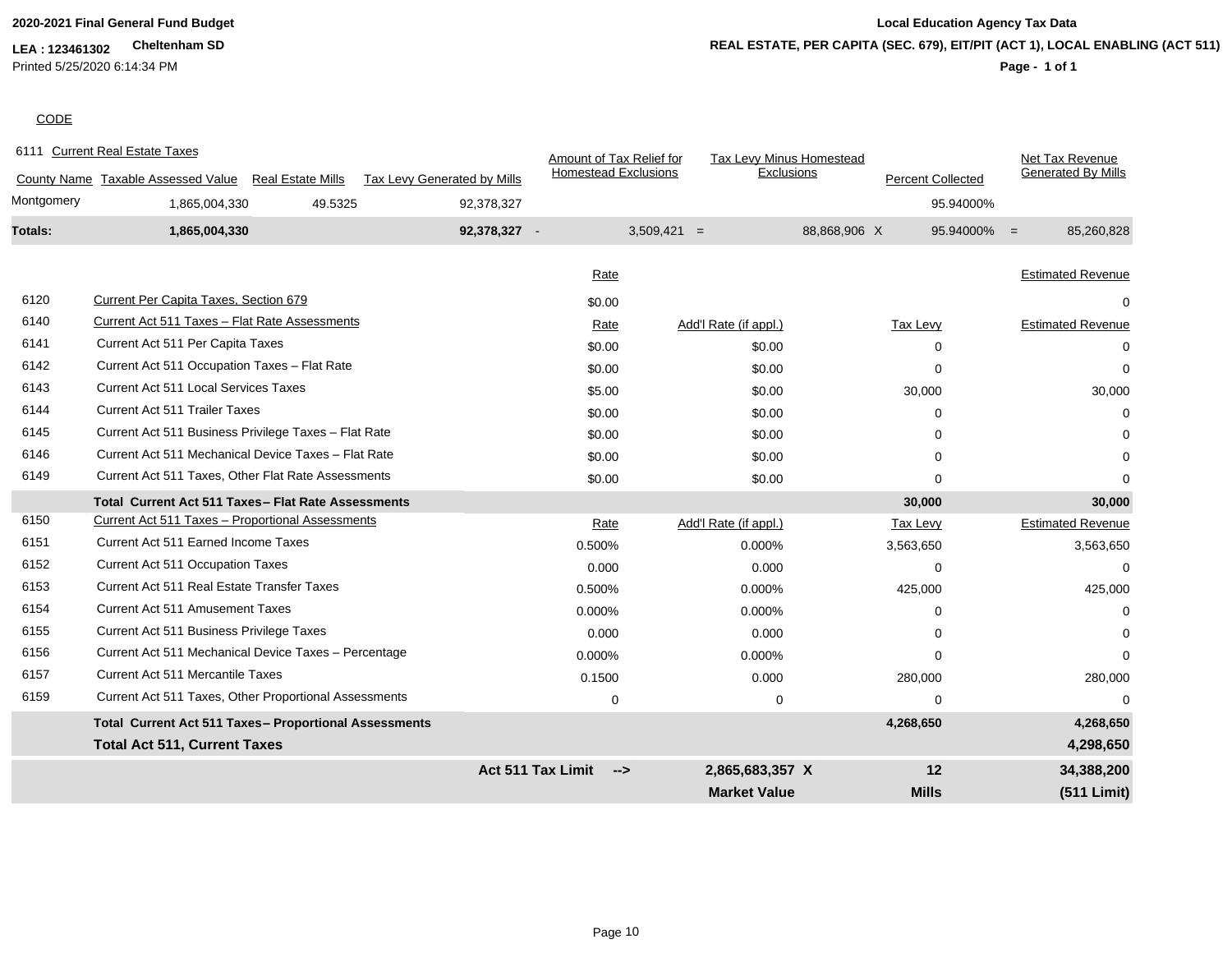# **LEA : 123461302 Cheltenham SD**

Printed 5/25/2020 6:14:35 PM

**Page - 1 of 1**

|                     |                                                  | Tax Rate Charged in:    |         |                              |                                   | <b>Additional Tax Rate</b> |  |  |  |  |  |  |       |                                        |         |                              |                                   |
|---------------------|--------------------------------------------------|-------------------------|---------|------------------------------|-----------------------------------|----------------------------|--|--|--|--|--|--|-------|----------------------------------------|---------|------------------------------|-----------------------------------|
| Tax<br>Functio<br>n | <b>Description</b>                               | 2019-20<br>(Rebalanced) | 2020-21 | Percent<br>Change in<br>Rate | Less than<br>or equal to<br>Index |                            |  |  |  |  |  |  | Index | Charged in:<br>2019-20<br>(Rebalanced) | 2020-21 | Percent<br>Change in<br>Rate | Less than<br>or equal to<br>Index |
| 6111                | <b>Current Real Estate Taxes</b>                 |                         |         |                              |                                   |                            |  |  |  |  |  |  |       |                                        |         |                              |                                   |
|                     | Montgomery                                       | 48.2773                 | 49.5325 | 2.60%                        | <b>Yes</b>                        | 2.6%                       |  |  |  |  |  |  |       |                                        |         |                              |                                   |
|                     | Current Act 511 Taxes - Flat Rate Assessments    |                         |         |                              |                                   |                            |  |  |  |  |  |  |       |                                        |         |                              |                                   |
| 6143                | <b>Current Act 511 Local Services Taxes</b>      | \$5.00                  | \$5.00  | $0.00\%$                     | <b>Yes</b>                        | 2.6%                       |  |  |  |  |  |  |       |                                        |         |                              |                                   |
|                     | Current Act 511 Taxes - Proportional Assessments |                         |         |                              |                                   |                            |  |  |  |  |  |  |       |                                        |         |                              |                                   |
| 6151                | Current Act 511 Earned Income Taxes              | 0.500%                  | 0.500%  | $0.00\%$                     | <b>Yes</b>                        | 2.6%                       |  |  |  |  |  |  |       |                                        |         |                              |                                   |
| 6153                | Current Act 511 Real Estate Transfer Taxes       | 0.500%                  | 0.500%  | $0.00\%$                     | <b>Yes</b>                        | 2.6%                       |  |  |  |  |  |  |       |                                        |         |                              |                                   |
| 6157                | Current Act 511 Mercantile Taxes                 | 0.1500                  | 0.1500  | 0.00%                        | Yes                               | 2.6%                       |  |  |  |  |  |  |       |                                        |         |                              |                                   |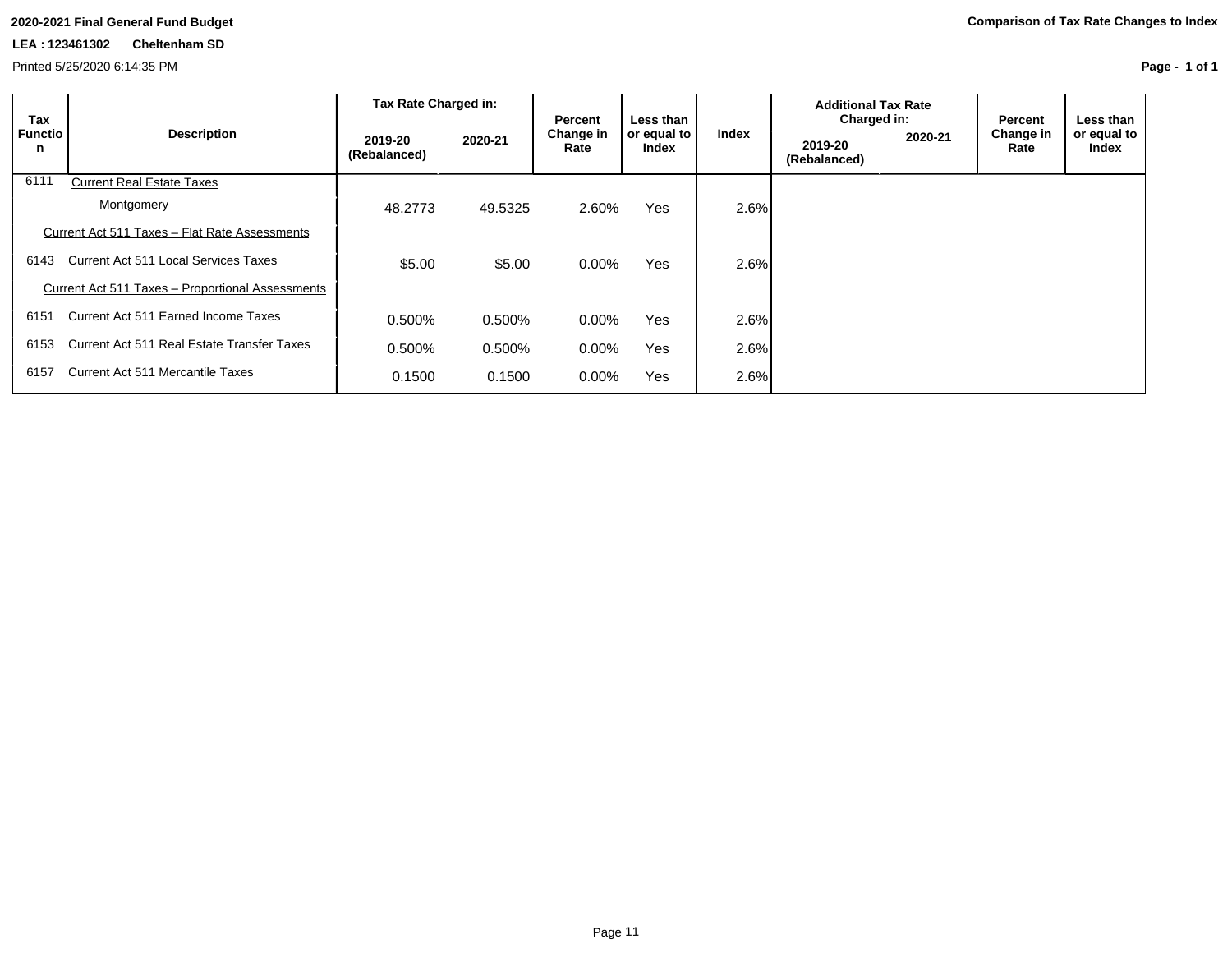| LEA: 123461302<br><b>Cheltenham SD</b>                       |               |
|--------------------------------------------------------------|---------------|
| Printed 5/25/2020 6:14:36 PM                                 | Page - 1 of 1 |
| <b>Description</b>                                           | Amount        |
| 1000 Instruction                                             |               |
| 1100 Regular Programs - Elementary / Secondary               | 47,258,896    |
| 1200 Special Programs - Elementary / Secondary               | 20,696,182    |
| 1300 Vocational Education                                    | 2,514,557     |
| 1400 Other Instructional Programs - Elementary / Secondary   | 214,500       |
| <b>Total Instruction</b>                                     | \$70,684,135  |
| 2000 Support Services                                        |               |
| 2100 Support Services - Students                             | 4,637,452     |
| 2200 Support Services - Instructional Staff                  | 4,271,034     |
| 2300 Support Services - Administration                       | 7,627,116     |
| 2400 Support Services - Pupil Health                         | 1,134,680     |
| 2500 Support Services - Business                             | 1,373,698     |
| 2600 Operation and Maintenance of Plant Services             | 9,882,679     |
| 2700 Student Transportation Services                         | 7,918,691     |
| 2800 Support Services - Central                              | 2,386,357     |
| <b>Total Support Services</b>                                | \$39,231,707  |
| 3000 Operation of Non-Instructional Services                 |               |
| 3200 Student Activities                                      | 1,660,113     |
| 3300 Community Services                                      | 1,279,475     |
| <b>Total Operation of Non-Instructional Services</b>         | \$2,939,588   |
| 5000 Other Expenditures and Financing Uses                   |               |
| 5100 Debt Service / Other Expenditures and Financing Uses    | 9,349,434     |
| <b>Total Other Expenditures and Financing Uses</b>           | \$9,349,434   |
| <b>Total Estimated Expenditures and Other Financing Uses</b> | \$122,204,864 |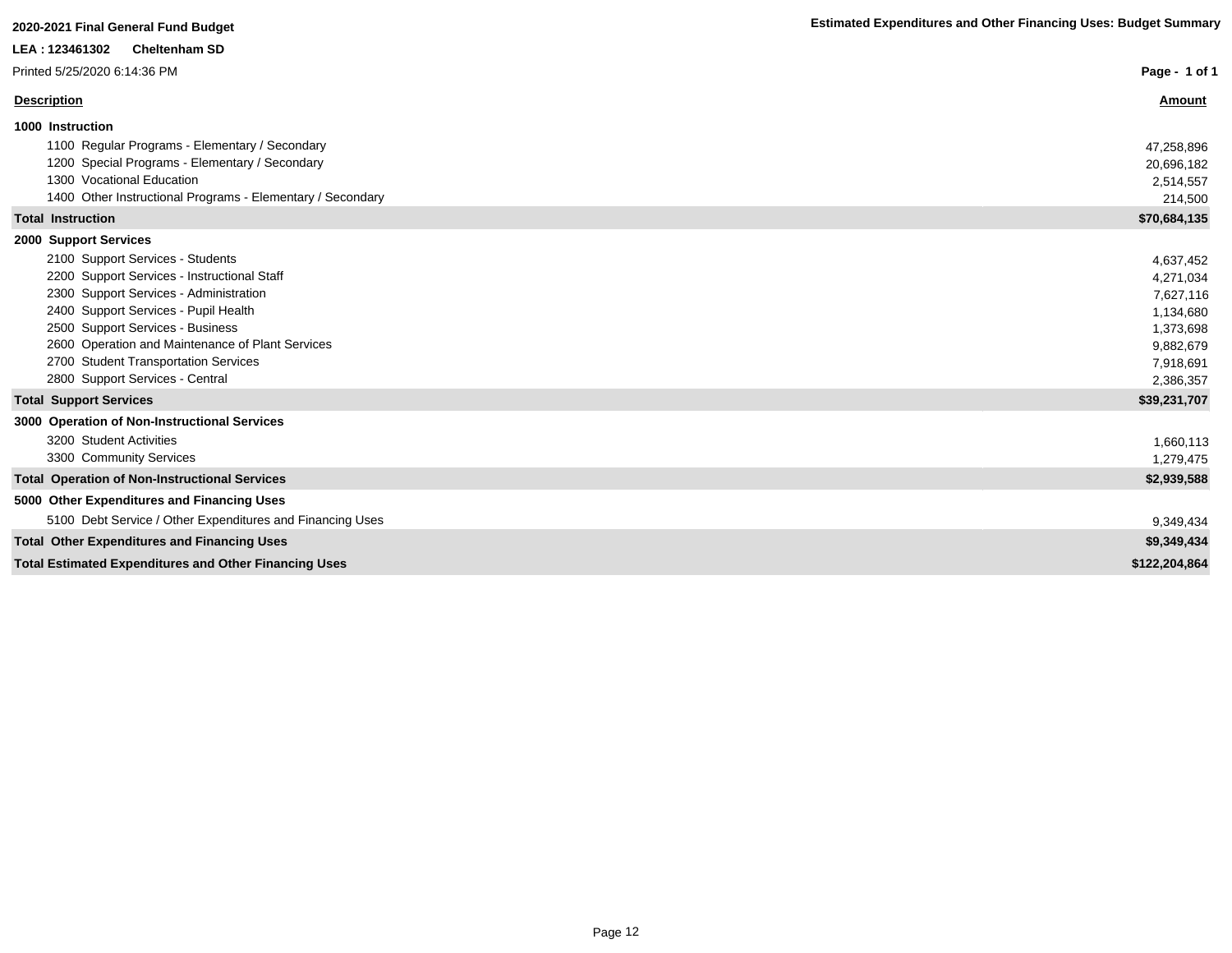| 2020-2021 Final General Fund Budget                         | <b>Estimated Expenditures and Other Financing Uses: Detail</b> |
|-------------------------------------------------------------|----------------------------------------------------------------|
| <b>Cheltenham SD</b><br>LEA: 123461302                      |                                                                |
| Printed 5/25/2020 6:14:36 PM                                | Page - 1 of 4                                                  |
| <b>Description</b>                                          | <u>Amount</u>                                                  |
| 1000 Instruction                                            |                                                                |
| 1100 Regular Programs - Elementary / Secondary              |                                                                |
| 100 Personnel Services - Salaries                           | 27,520,041                                                     |
| 200 Personnel Services - Employee Benefits                  | 16,094,274                                                     |
| 300 Purchased Professional and Technical Services           | 1,177,400                                                      |
| 400 Purchased Property Services                             | 527,000                                                        |
| 500 Other Purchased Services                                | 1,202,888                                                      |
| 600 Supplies                                                | 705,284                                                        |
| 700 Property                                                | 20,177                                                         |
| 800 Other Objects                                           | 11,832                                                         |
| <b>Total Regular Programs - Elementary / Secondary</b>      | \$47,258,896                                                   |
| 1200 Special Programs - Elementary / Secondary              |                                                                |
| 100 Personnel Services - Salaries                           | 7,981,385                                                      |
| 200 Personnel Services - Employee Benefits                  | 4,998,349                                                      |
| 300 Purchased Professional and Technical Services           | 5,001,871                                                      |
| 500 Other Purchased Services                                | 2,657,558                                                      |
| 600 Supplies                                                | 56,379                                                         |
| 800 Other Objects                                           | 640                                                            |
| <b>Total Special Programs - Elementary / Secondary</b>      | \$20,696,182                                                   |
| <b>1300 Vocational Education</b>                            |                                                                |
| 100 Personnel Services - Salaries                           | 676,030                                                        |
| 200 Personnel Services - Employee Benefits                  | 347,711                                                        |
| 300 Purchased Professional and Technical Services           | 500                                                            |
| 400 Purchased Property Services                             | 3,050                                                          |
| 500 Other Purchased Services                                | 1,451,016                                                      |
| 600 Supplies                                                | 31,150                                                         |
| 700 Property                                                | 4,850                                                          |
| 800 Other Objects                                           | 250                                                            |
| <b>Total Vocational Education</b>                           | \$2,514,557                                                    |
| 1400 Other Instructional Programs - Elementary / Secondary  |                                                                |
| 100 Personnel Services - Salaries                           | 77,700                                                         |
| 200 Personnel Services - Employee Benefits                  | 3,300                                                          |
| 300 Purchased Professional and Technical Services           | 86,000                                                         |
| 500 Other Purchased Services                                | 40,000                                                         |
| 600 Supplies                                                | 7,500                                                          |
| Total Other Instructional Programs - Elementary / Secondary | \$214,500                                                      |
| <b>Total Instruction</b>                                    | \$70,684,135                                                   |
| 2000 Support Services                                       |                                                                |
| 2100 Support Services - Students                            |                                                                |

| 100 Personnel Services - Salaries                 | 2,650,971 |
|---------------------------------------------------|-----------|
| 200 Personnel Services - Employee Benefits        | 1,536,306 |
| 300 Purchased Professional and Technical Services | 368.400   |
| 400 Purchased Property Services                   | 3,700     |
| 500 Other Purchased Services<br>.                 | 6,500     |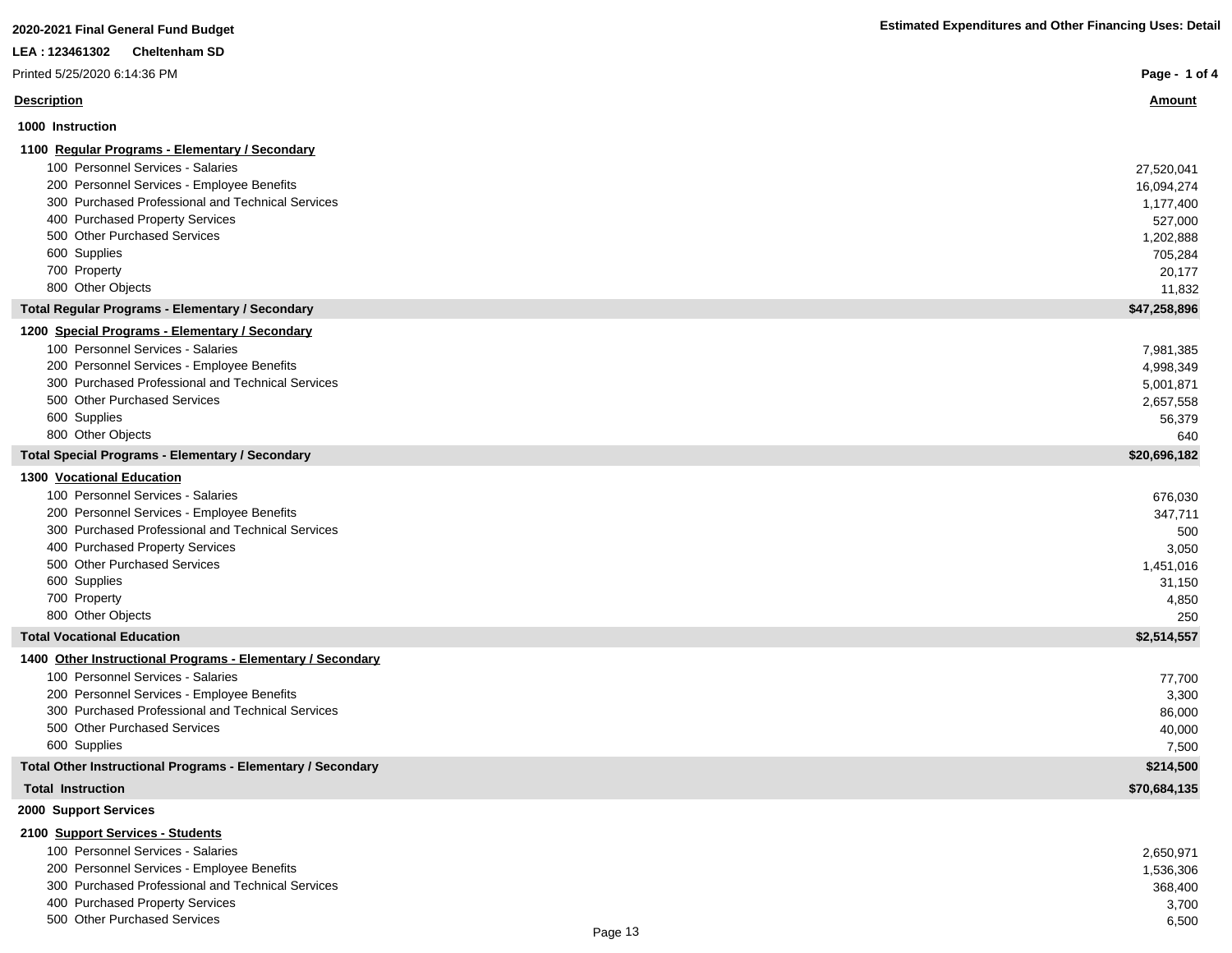| <b>Cheltenham SD</b><br>LEA : 123461302                                                         |                    |
|-------------------------------------------------------------------------------------------------|--------------------|
| Printed 5/25/2020 6:14:36 PM                                                                    | Page - 2 of 4      |
| <b>Description</b>                                                                              | <u>Amount</u>      |
| 600 Supplies                                                                                    | 67,675             |
| 800 Other Objects                                                                               | 3,900              |
| <b>Total Support Services - Students</b>                                                        | \$4,637,452        |
| 2200 Support Services - Instructional Staff                                                     |                    |
| 100 Personnel Services - Salaries                                                               | 2,191,474          |
| 200 Personnel Services - Employee Benefits<br>300 Purchased Professional and Technical Services | 1,258,505          |
| 400 Purchased Property Services                                                                 | 207,129<br>5,000   |
| 500 Other Purchased Services                                                                    | 17,850             |
| 600 Supplies                                                                                    | 589,221            |
| 800 Other Objects                                                                               | 1,855              |
| <b>Total Support Services - Instructional Staff</b>                                             | \$4,271,034        |
| 2300 Support Services - Administration                                                          |                    |
| 100 Personnel Services - Salaries                                                               | 3,627,216          |
| 200 Personnel Services - Employee Benefits                                                      | 2,098,419          |
| 300 Purchased Professional and Technical Services                                               | 889,850            |
| 400 Purchased Property Services<br>500 Other Purchased Services                                 | 3,000              |
| 600 Supplies                                                                                    | 123,355<br>131,376 |
| 700 Property                                                                                    | 3,400              |
| 800 Other Objects                                                                               | 750,500            |
| <b>Total Support Services - Administration</b>                                                  | \$7,627,116        |
| 2400 Support Services - Pupil Health                                                            |                    |
| 100 Personnel Services - Salaries                                                               | 648,316            |
| 200 Personnel Services - Employee Benefits                                                      | 450,728            |
| 300 Purchased Professional and Technical Services                                               | 6,000              |
| 400 Purchased Property Services<br>500 Other Purchased Services                                 | 1,570<br>3,100     |
| 600 Supplies                                                                                    | 24,966             |
| <b>Total Support Services - Pupil Health</b>                                                    | \$1,134,680        |
| 2500 Support Services - Business                                                                |                    |
| 100 Personnel Services - Salaries                                                               | 640,960            |
| 200 Personnel Services - Employee Benefits                                                      | 384,205            |
| 300 Purchased Professional and Technical Services                                               | 11,000             |
| 400 Purchased Property Services                                                                 | 172,083            |
| 500 Other Purchased Services<br>600 Supplies                                                    | 35,350             |
| 800 Other Objects                                                                               | 114,100<br>16,000  |
| <b>Total Support Services - Business</b>                                                        | \$1,373,698        |
| 2600 Operation and Maintenance of Plant Services                                                |                    |
| 100 Personnel Services - Salaries                                                               | 4,083,020          |
| 200 Personnel Services - Employee Benefits                                                      | 2,623,609          |
| 300 Purchased Professional and Technical Services                                               | 392,500            |
| 400 Purchased Property Services                                                                 | 683,500            |
| 500 Other Purchased Services                                                                    | 303,000            |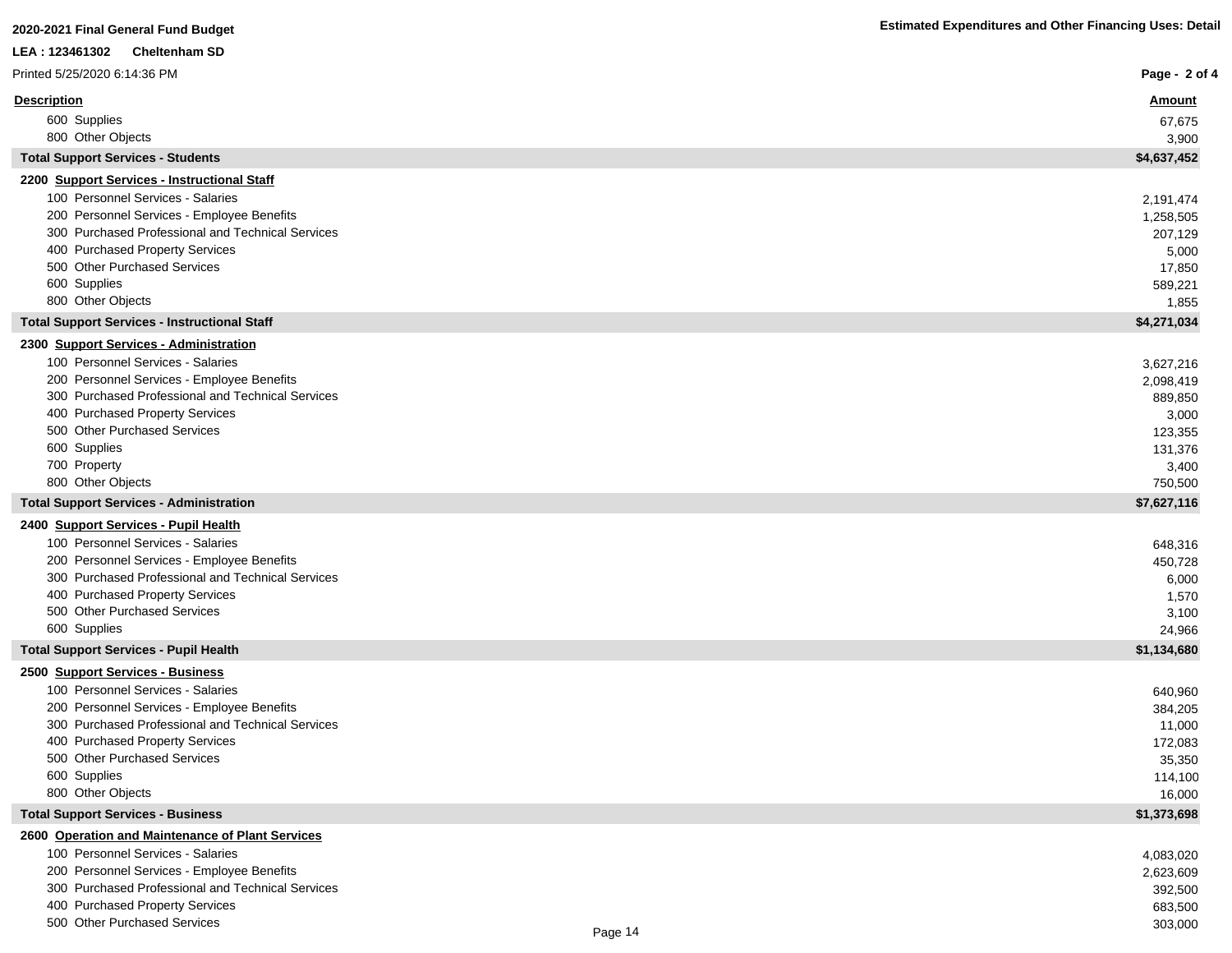| LEA: 123461302<br><b>Cheltenham SD</b>                                                          |                   |
|-------------------------------------------------------------------------------------------------|-------------------|
| Printed 5/25/2020 6:14:36 PM                                                                    | Page - 3 of 4     |
| <b>Description</b>                                                                              | <u>Amount</u>     |
| 600 Supplies                                                                                    | 1,794,000         |
| 800 Other Objects                                                                               | 3,050             |
| <b>Total Operation and Maintenance of Plant Services</b>                                        | \$9,882,679       |
| 2700 Student Transportation Services                                                            |                   |
| 100 Personnel Services - Salaries                                                               | 146,666           |
| 200 Personnel Services - Employee Benefits                                                      | 83,525            |
| 500 Other Purchased Services                                                                    | 7,652,000         |
| 600 Supplies                                                                                    | 36,000            |
| 800 Other Objects                                                                               | 500               |
| <b>Total Student Transportation Services</b>                                                    | \$7,918,691       |
| 2800 Support Services - Central                                                                 |                   |
| 100 Personnel Services - Salaries                                                               | 976,161           |
| 200 Personnel Services - Employee Benefits<br>300 Purchased Professional and Technical Services | 590,296           |
| 400 Purchased Property Services                                                                 | 145,900<br>20,000 |
| 500 Other Purchased Services                                                                    | 294,500           |
| 600 Supplies                                                                                    | 255,000           |
| 700 Property                                                                                    | 102,000           |
| 800 Other Objects                                                                               | 2,500             |
| <b>Total Support Services - Central</b>                                                         | \$2,386,357       |
| <b>Total Support Services</b>                                                                   | \$39,231,707      |
| 3000 Operation of Non-Instructional Services                                                    |                   |
| 3200 Student Activities                                                                         |                   |
| 100 Personnel Services - Salaries                                                               | 703,502           |
| 200 Personnel Services - Employee Benefits                                                      | 338,824           |
| 300 Purchased Professional and Technical Services                                               | 105,542           |
| 400 Purchased Property Services                                                                 | 40,955            |
| 500 Other Purchased Services                                                                    | 213,173           |
| 600 Supplies<br>700 Property                                                                    | 210,545<br>6,000  |
| 800 Other Objects                                                                               | 41,572            |
| <b>Total Student Activities</b>                                                                 | \$1,660,113       |
| 3300 Community Services                                                                         |                   |
| 100 Personnel Services - Salaries                                                               | 686,854           |
| 200 Personnel Services - Employee Benefits                                                      | 411,621           |
| 300 Purchased Professional and Technical Services                                               | 42,000            |
| 500 Other Purchased Services                                                                    | 51,000            |
| 600 Supplies                                                                                    | 88,000            |
| <b>Total Community Services</b>                                                                 | \$1,279,475       |
| <b>Total Operation of Non-Instructional Services</b>                                            | \$2,939,588       |

**5000 Other Expenditures and Financing Uses**

# **5100 Debt Service / Other Expenditures and Financing Uses**

800 Other Objects 4,794,434

900 Other Uses of Funds 4,555,000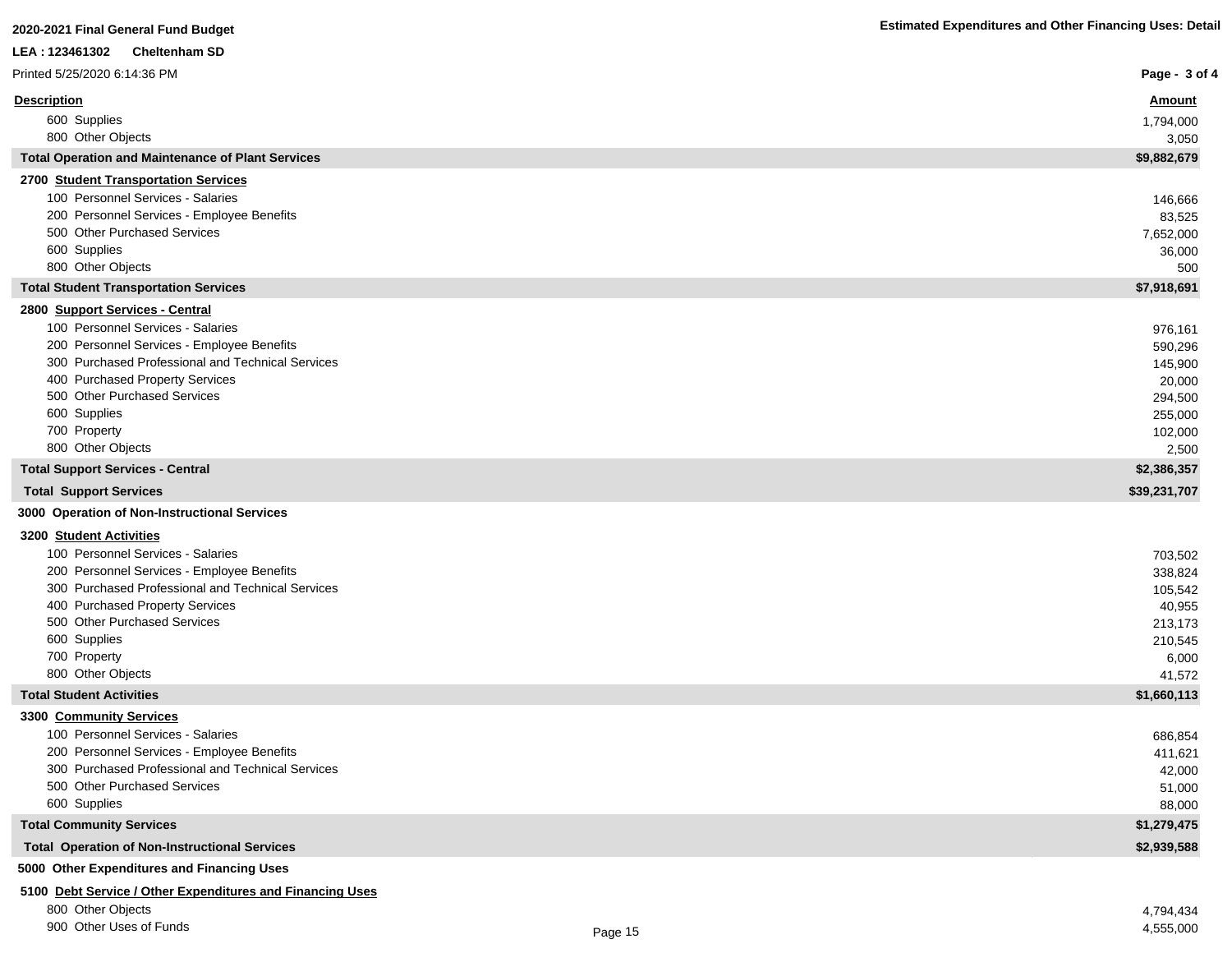| LEA : 123461302<br><b>Cheltenham SD</b>                           |               |
|-------------------------------------------------------------------|---------------|
| Printed 5/25/2020 6:14:36 PM                                      | Page - 4 of 4 |
| <b>Description</b>                                                | <b>Amount</b> |
| <b>Total Debt Service / Other Expenditures and Financing Uses</b> | \$9,349,434   |
| <b>Total Other Expenditures and Financing Uses</b>                | \$9,349,434   |
| <b>TOTAL EXPENDITURES</b>                                         | \$122,204,864 |
|                                                                   |               |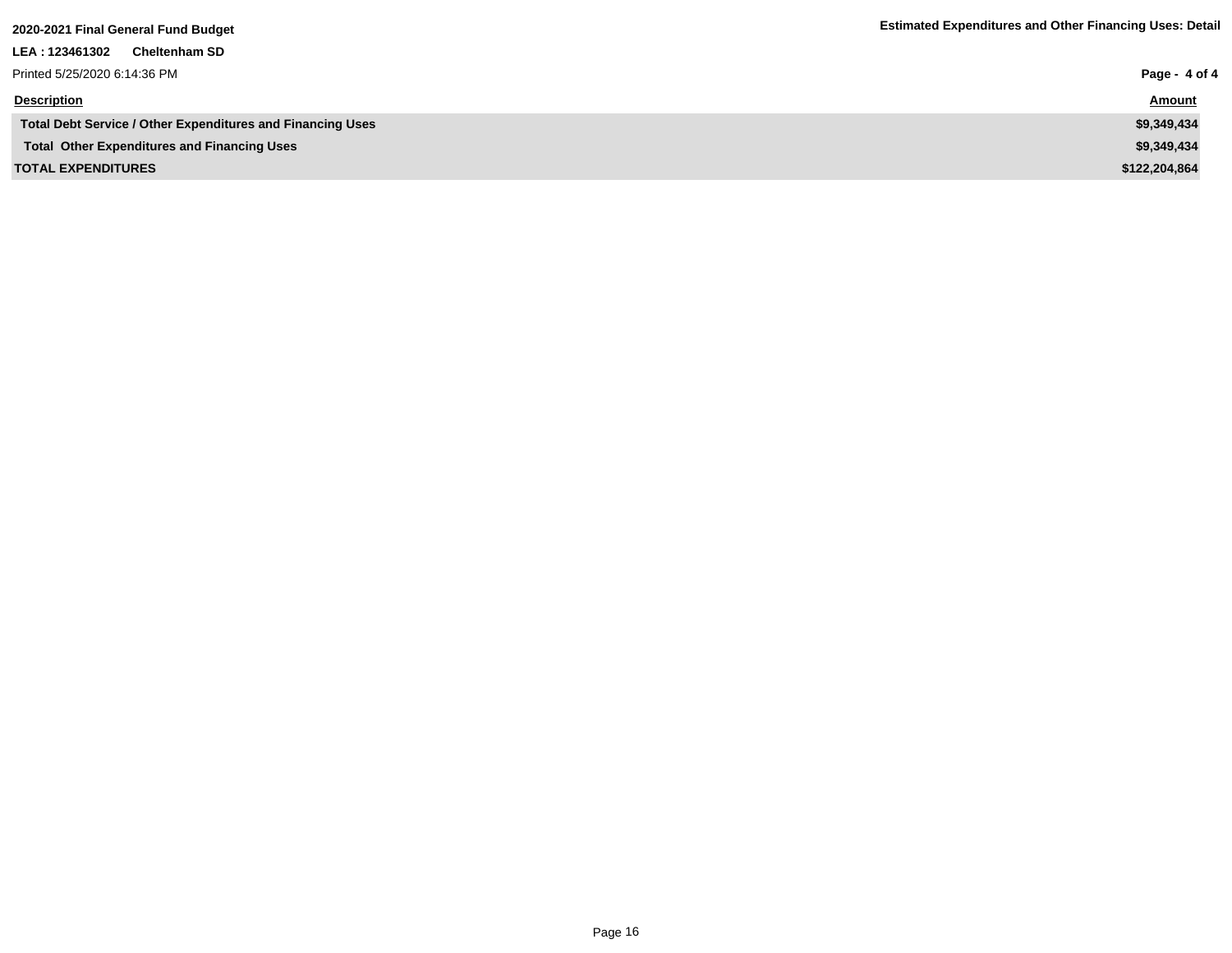| 2020-2021 Final General Fund Budget                                |                     | <b>Schedule Of Indebtedness (DEBT)</b> |                 |
|--------------------------------------------------------------------|---------------------|----------------------------------------|-----------------|
| LEA : 123461302<br><b>Cheltenham SD</b>                            |                     |                                        |                 |
| Printed 5/25/2020 6:14:38 PM                                       |                     |                                        | Page - 1 of $6$ |
| <b>Long-Term Indebtedness</b>                                      | 06/30/2020 Estimate | 06/30/2021 Projection                  |                 |
| <b>General Fund</b>                                                |                     |                                        |                 |
| 0510 Bonds Payable                                                 | 156,510,000         | 151,445,000                            |                 |
| 0520 Extended-Term Financing Agreements Payable                    |                     |                                        |                 |
| 0530 Lease-Purchase Obligations                                    | 396,967             | 543,497                                |                 |
| 0540 Accumulated Compensated Absences                              |                     |                                        |                 |
| 0550 Authority Lease Obligations                                   |                     |                                        |                 |
| 0560 Other Post-Employment Benefits (OPEB)                         |                     |                                        |                 |
| 0599 Other Noncurrent Liabilities                                  |                     |                                        |                 |
| <b>Total General Fund</b>                                          | \$156,906,967       | \$151,988,497                          |                 |
| Public Purpose (Expendable) Trust Fund                             |                     |                                        |                 |
| 0510 Bonds Payable                                                 |                     |                                        |                 |
| 0520 Extended-Term Financing Agreements Payable                    |                     |                                        |                 |
| 0530 Lease-Purchase Obligations                                    |                     |                                        |                 |
| 0540 Accumulated Compensated Absences                              |                     |                                        |                 |
| 0550 Authority Lease Obligations                                   |                     |                                        |                 |
| 0560 Other Post-Employment Benefits (OPEB)                         |                     |                                        |                 |
| 0599 Other Noncurrent Liabilities                                  |                     |                                        |                 |
| Total Public Purpose (Expendable) Trust Fund                       |                     |                                        |                 |
| <b>Other Comptroller-Approved Special Revenue Funds</b>            |                     |                                        |                 |
| 0510 Bonds Payable                                                 |                     |                                        |                 |
| 0520 Extended-Term Financing Agreements Payable                    |                     |                                        |                 |
| 0530 Lease-Purchase Obligations                                    |                     |                                        |                 |
| 0540 Accumulated Compensated Absences                              |                     |                                        |                 |
| 0550 Authority Lease Obligations                                   |                     |                                        |                 |
| 0560 Other Post-Employment Benefits (OPEB)                         |                     |                                        |                 |
| 0599 Other Noncurrent Liabilities                                  |                     |                                        |                 |
| Total Other Comptroller-Approved Special Revenue Funds             |                     |                                        |                 |
| Athletic / School-Sponsored Extra Curricular Activities Fund       |                     |                                        |                 |
| 0510 Bonds Payable                                                 |                     |                                        |                 |
| 0520 Extended-Term Financing Agreements Payable                    |                     |                                        |                 |
| 0530 Lease-Purchase Obligations                                    |                     |                                        |                 |
| 0540 Accumulated Compensated Absences                              |                     |                                        |                 |
| 0550 Authority Lease Obligations                                   |                     |                                        |                 |
| 0560 Other Post-Employment Benefits (OPEB)                         |                     |                                        |                 |
| 0599 Other Noncurrent Liabilities                                  |                     |                                        |                 |
| Total Athletic / School-Sponsored Extra Curricular Activities Fund |                     |                                        |                 |
| Capital Reserve Fund - § 690, §1850                                |                     |                                        |                 |
| 0510 Bonds Payable                                                 |                     |                                        |                 |

0520 Extended-Term Financing Agreements Payable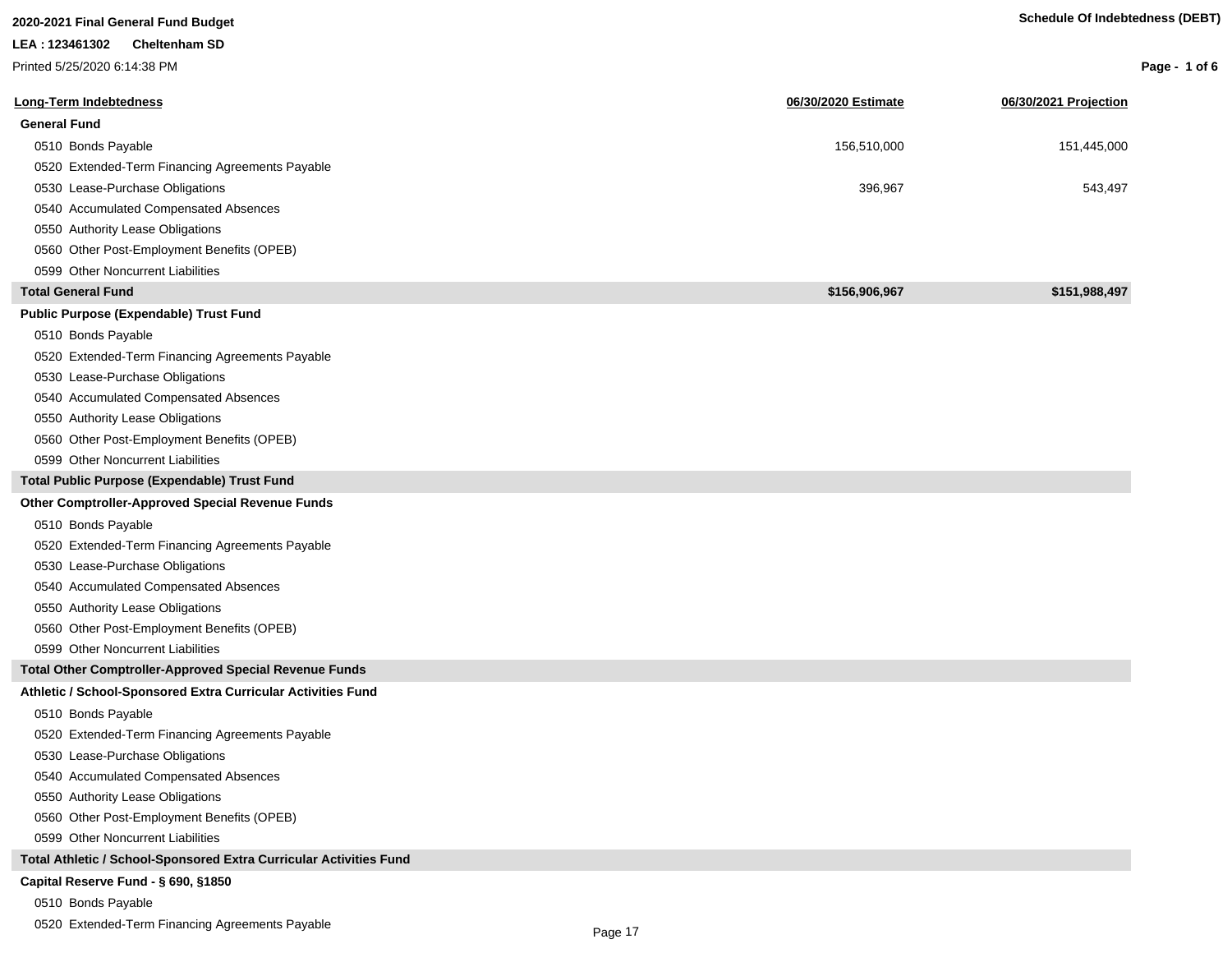#### **LEA : 123461302 Cheltenham SD**

Printed 5/25/2020 6:14:38 PM

## **Long-Term Indebtedness 06/30/2020 Estimate 06/30/2021 Projection**

0530 Lease-Purchase Obligations

0540 Accumulated Compensated Absences

0550 Authority Lease Obligations

0560 Other Post-Employment Benefits (OPEB)

0599 Other Noncurrent Liabilities

# **Total Capital Reserve Fund - § 690, §1850**

# **Capital Reserve Fund - § 1431**

0510 Bonds Payable

0520 Extended-Term Financing Agreements Payable

0530 Lease-Purchase Obligations

0540 Accumulated Compensated Absences

## 0550 Authority Lease Obligations

0560 Other Post-Employment Benefits (OPEB)

0599 Other Noncurrent Liabilities

# **Total Capital Reserve Fund - § 1431**

## **Other Capital Projects Fund**

0510 Bonds Payable

0520 Extended-Term Financing Agreements Payable

0530 Lease-Purchase Obligations

0540 Accumulated Compensated Absences

0550 Authority Lease Obligations

0560 Other Post-Employment Benefits (OPEB)

0599 Other Noncurrent Liabilities

# **Total Other Capital Projects Fund**

## **Debt Service Fund**

0510 Bonds Payable

0520 Extended-Term Financing Agreements Payable

0530 Lease-Purchase Obligations

0540 Accumulated Compensated Absences

0550 Authority Lease Obligations

0560 Other Post-Employment Benefits (OPEB)

0599 Other Noncurrent Liabilities

#### **Total Debt Service Fund**

#### **Food Service / Cafeteria Operations Fund**

0510 Bonds Payable

0520 Extended-Term Financing Agreements Payable

0530 Lease-Purchase Obligations

0540 Accumulated Compensated Absences

0550 Authority Lease Obligations

**Page - 2 of 6**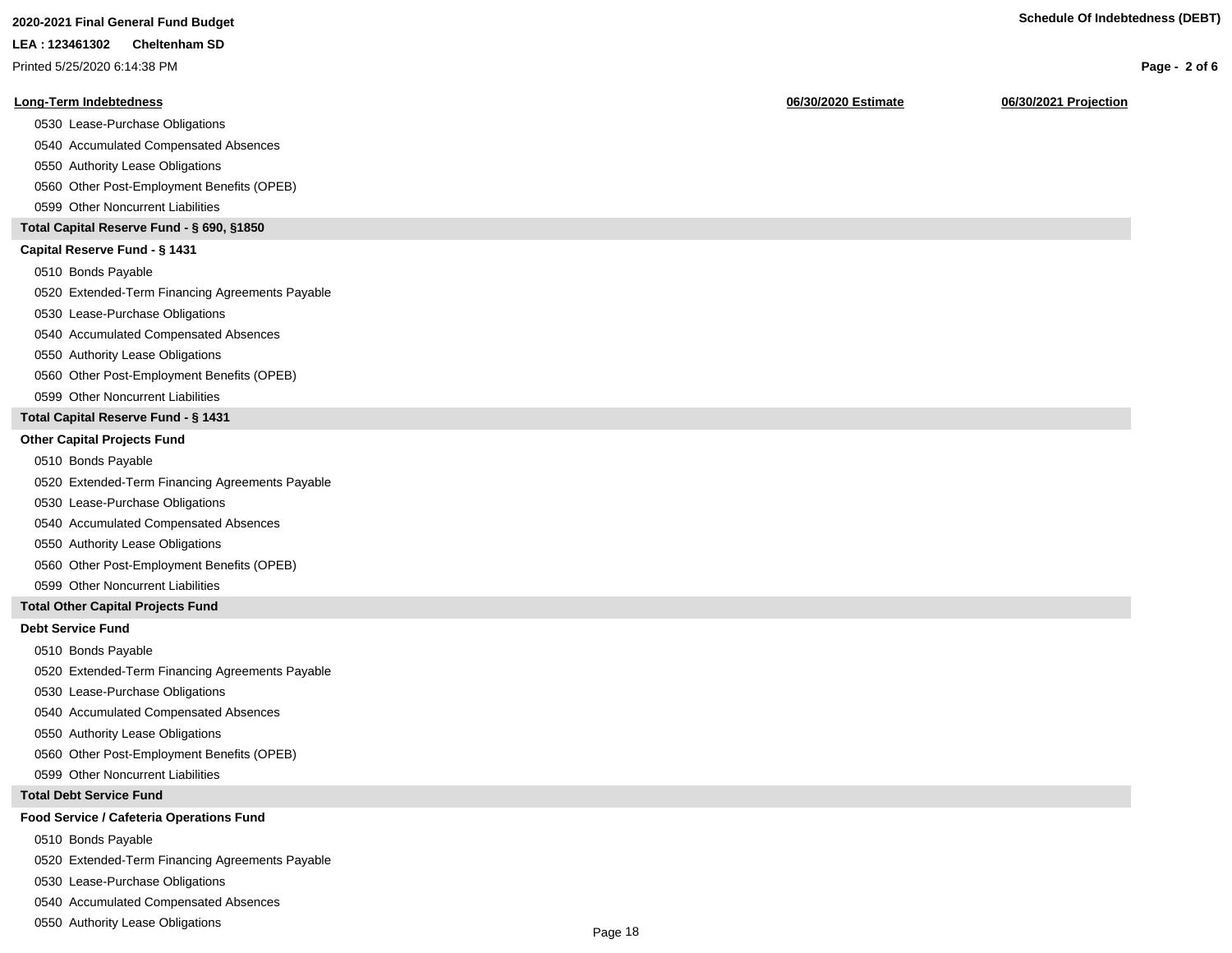**Page - 3 of 6**

#### **LEA : 123461302 Cheltenham SD**

Printed 5/25/2020 6:14:38 PM

# **Long-Term Indebtedness 06/30/2020 Estimate 06/30/2021 Projection**

0560 Other Post-Employment Benefits (OPEB)

0599 Other Noncurrent Liabilities

# **Total Food Service / Cafeteria Operations Fund**

# **Child Care Operations Fund**

0510 Bonds Payable

0520 Extended-Term Financing Agreements Payable

- 0530 Lease-Purchase Obligations
- 0540 Accumulated Compensated Absences
- 0550 Authority Lease Obligations
- 0560 Other Post-Employment Benefits (OPEB)
- 0599 Other Noncurrent Liabilities

# **Total Child Care Operations Fund**

# **Other Enterprise Funds**

- 0510 Bonds Payable
- 0520 Extended-Term Financing Agreements Payable
- 0530 Lease-Purchase Obligations
- 0540 Accumulated Compensated Absences
- 0550 Authority Lease Obligations
- 0560 Other Post-Employment Benefits (OPEB)
- 0599 Other Noncurrent Liabilities

# **Total Other Enterprise Funds**

## **Internal Service Fund**

- 0510 Bonds Payable
- 0520 Extended-Term Financing Agreements Payable
- 0530 Lease-Purchase Obligations
- 0540 Accumulated Compensated Absences
- 0550 Authority Lease Obligations
- 0560 Other Post-Employment Benefits (OPEB)
- 0599 Other Noncurrent Liabilities

## **Total Internal Service Fund**

## **Private Purpose Trust Fund**

- 0510 Bonds Payable
- 0520 Extended-Term Financing Agreements Payable
- 0530 Lease-Purchase Obligations
- 0540 Accumulated Compensated Absences
- 0550 Authority Lease Obligations
- 0560 Other Post-Employment Benefits (OPEB)
- 0599 Other Noncurrent Liabilities
- **Total Private Purpose Trust Fund**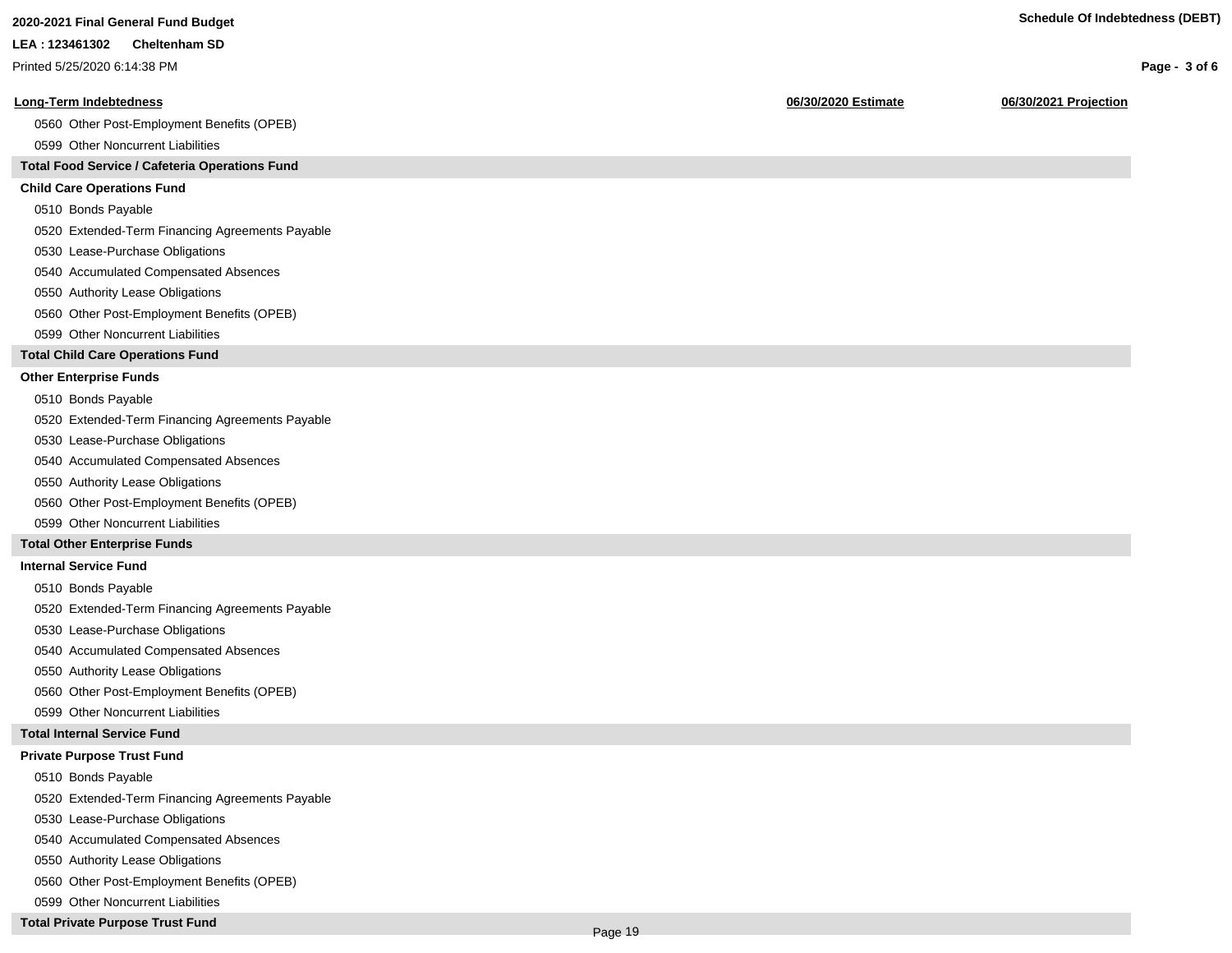# **2020-2021 Final General Fund Budget Schedule Of Indebtedness (DEBT)**

#### **LEA : 123461302 Cheltenham SD**

Printed 5/25/2020 6:14:38 PM

## **Long-Term Indebtedness 06/30/2020 Estimate 06/30/2021 Projection**

# **Investment Trust Fund**

- 0510 Bonds Payable
- 0520 Extended-Term Financing Agreements Payable
- 0530 Lease-Purchase Obligations
- 0540 Accumulated Compensated Absences
- 0550 Authority Lease Obligations
- 0560 Other Post-Employment Benefits (OPEB)
- 0599 Other Noncurrent Liabilities

# **Total Investment Trust Fund**

# **Pension Trust Fund**

## 0510 Bonds Payable

0520 Extended-Term Financing Agreements Payable

- 0530 Lease-Purchase Obligations
- 0540 Accumulated Compensated Absences
- 0550 Authority Lease Obligations
- 0560 Other Post-Employment Benefits (OPEB)
- 0599 Other Noncurrent Liabilities

# **Total Pension Trust Fund**

## **Activity Fund**

- 0510 Bonds Payable
- 0520 Extended-Term Financing Agreements Payable
- 0530 Lease-Purchase Obligations
- 0540 Accumulated Compensated Absences
- 0550 Authority Lease Obligations
- 0560 Other Post-Employment Benefits (OPEB)
- 0599 Other Noncurrent Liabilities

# **Total Activity Fund**

## **Other Agency Fund**

- 0510 Bonds Payable
- 0520 Extended-Term Financing Agreements Payable
- 0530 Lease-Purchase Obligations
- 0540 Accumulated Compensated Absences
- 0550 Authority Lease Obligations
- 0560 Other Post-Employment Benefits (OPEB)
- 0599 Other Noncurrent Liabilities

## **Total Other Agency Fund**

## **Permanent Fund**

- 0510 Bonds Payable
- 0520 Extended-Term Financing Agreements Payable

**Page - 4 of 6**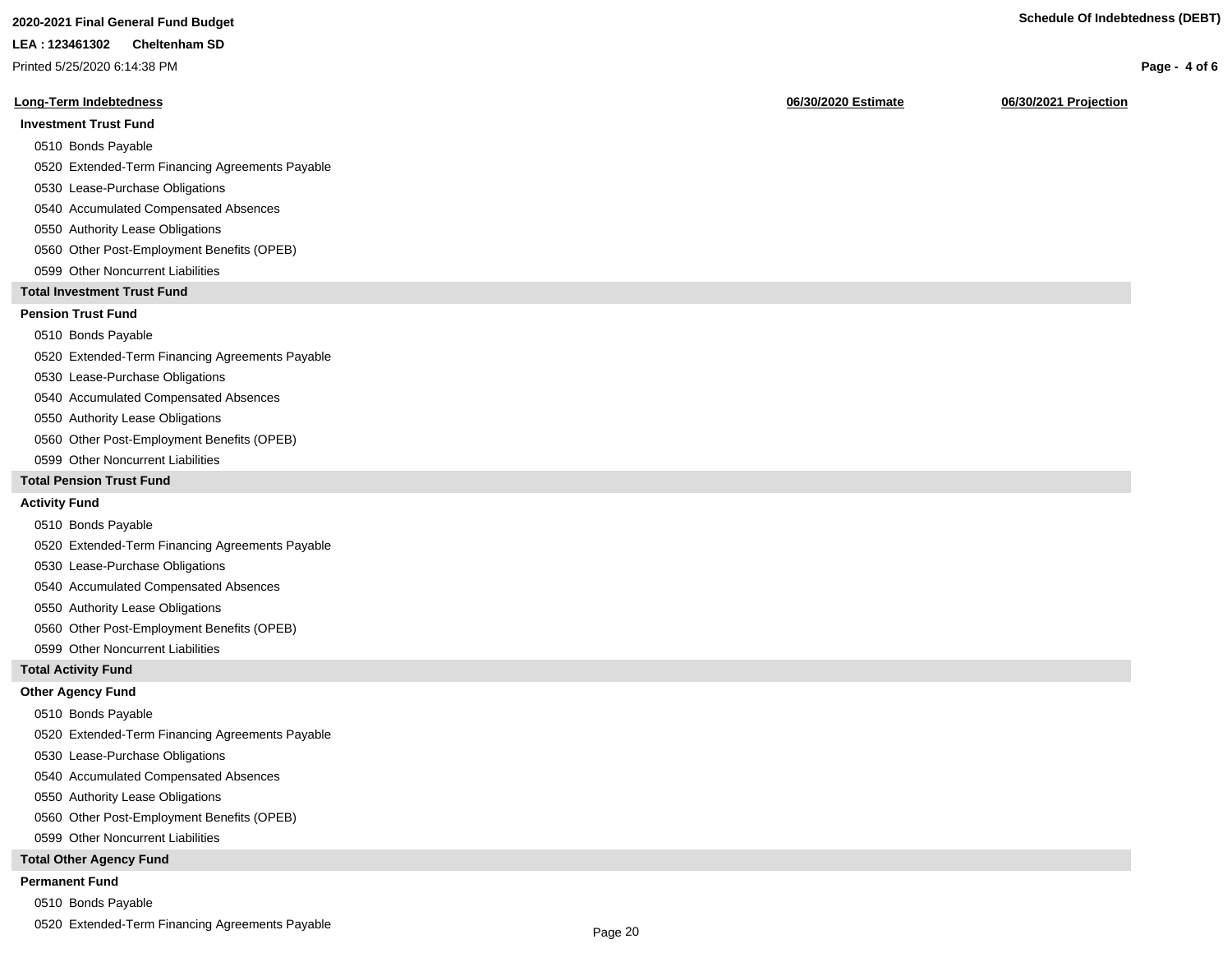| 2020-2021 Final General Fund Budget        |                     | Schedule Of Indebtedness (DEBT) |
|--------------------------------------------|---------------------|---------------------------------|
| LEA: 123461302<br><b>Cheltenham SD</b>     |                     |                                 |
| Printed 5/25/2020 6:14:38 PM               |                     | Page - $5$ of 6                 |
| <b>Long-Term Indebtedness</b>              | 06/30/2020 Estimate | 06/30/2021 Projection           |
| 0530 Lease-Purchase Obligations            |                     |                                 |
| 0540 Accumulated Compensated Absences      |                     |                                 |
| 0550 Authority Lease Obligations           |                     |                                 |
| 0560 Other Post-Employment Benefits (OPEB) |                     |                                 |
| 0599 Other Noncurrent Liabilities          |                     |                                 |
| <b>Total Permanent Fund</b>                |                     |                                 |
| <b>Total Long-Term Indebtedness</b>        | \$156,906,967       | \$151,988,497                   |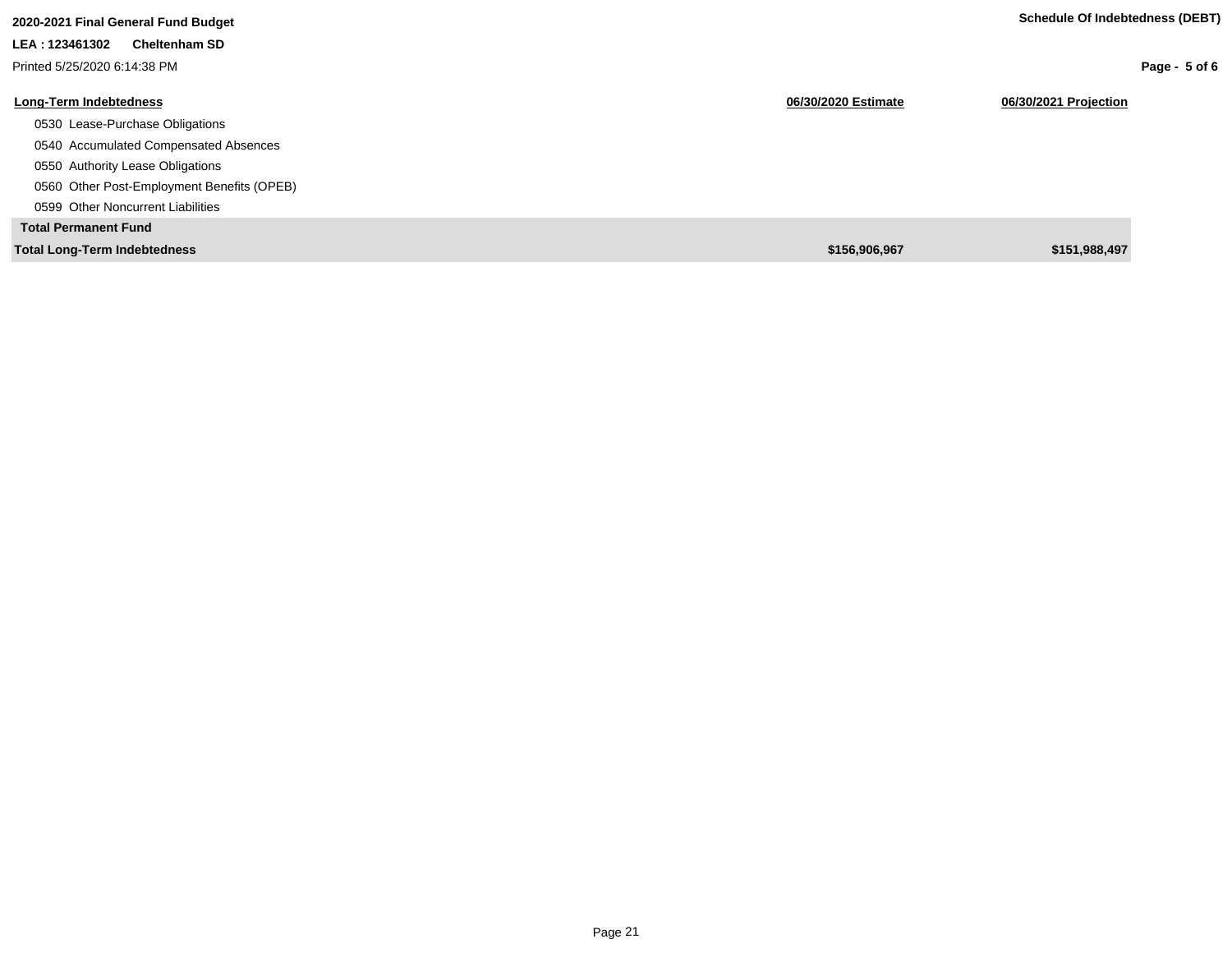**Page - 6 of 6**

# **2020-2021 Final General Fund Budget Schedule Of Indebtedness (DEBT)**

# **LEA : 123461302 Cheltenham SD**

Printed 5/25/2020 6:14:38 PM

| <b>Short-Term Payables</b>                                   | 06/30/2020 Estimate | 06/30/2021 Projection |
|--------------------------------------------------------------|---------------------|-----------------------|
| General Fund                                                 |                     |                       |
| Public Purpose (Expendable) Trust Fund                       |                     |                       |
| Other Comptroller-Approved Special Revenue Funds             |                     |                       |
| Athletic / School-Sponsored Extra Curricular Activities Fund |                     |                       |
| Capital Reserve Fund - § 690, §1850                          |                     |                       |
| Capital Reserve Fund - § 1431                                |                     |                       |
| Other Capital Projects Fund                                  |                     |                       |
| Debt Service Fund                                            |                     |                       |
| Food Service / Cafeteria Operations Fund                     |                     |                       |
| <b>Child Care Operations Fund</b>                            |                     |                       |
| Other Enterprise Funds                                       |                     |                       |
| <b>Internal Service Fund</b>                                 |                     |                       |
| Private Purpose Trust Fund                                   |                     |                       |
| <b>Investment Trust Fund</b>                                 |                     |                       |
| <b>Pension Trust Fund</b>                                    |                     |                       |
| <b>Activity Fund</b>                                         |                     |                       |
| Other Agency Fund                                            |                     |                       |
| <b>Permanent Fund</b>                                        |                     |                       |
| <b>Total Short-Term Payables</b>                             |                     |                       |
|                                                              |                     |                       |
| <b>TOTAL INDEBTEDNESS</b>                                    | \$156,906,967       | \$151,988,497         |